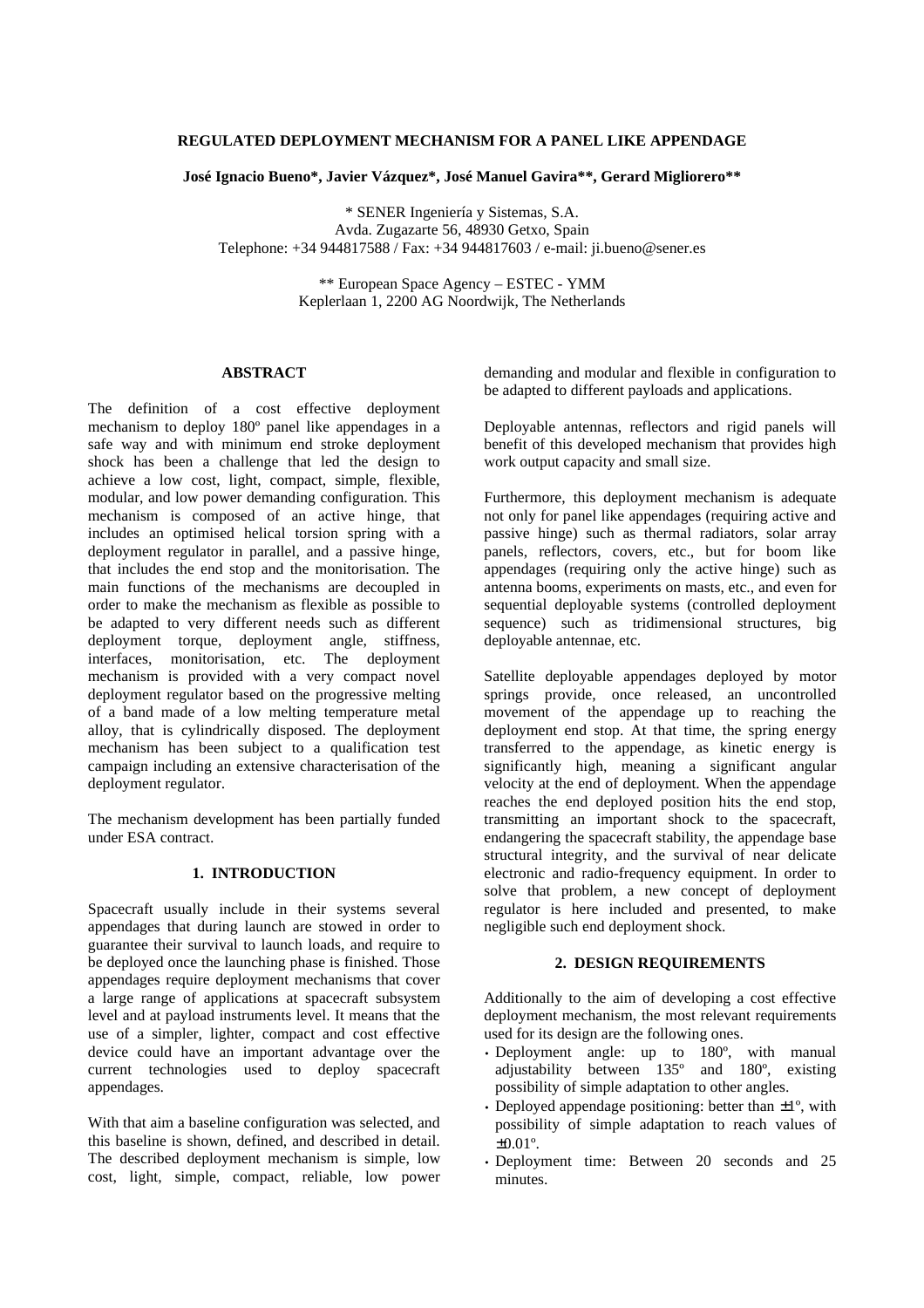- Characteristics of item to be deployed: panel like appendage with a mass  $<$  20 kg, and a moment of inertia about hinge axis  $<$  30 kg·m<sup>2</sup> (other values are not excluded).
- Locking latch: maintain in position the appendage once deployed.
- End deployment shock: appendage rotational speed at the end of deployment  $<$  4  $\degree$ /s.
- Output torque:  $\leq 5.4$  Nm. One or both hinges can be powered to provide the necessary deployment torque.
- Hinge axis position: two hinges in line locating the rotation axis at 45 mm from the fixation plane.
- Mass:  $\leq 2.0$  kg (for the case of one active hinge plus a passive hinge).
- Maximum power consumption:  $\leq 40$  W
- Temperature range (qualification):
- o Pre-operational: from –50 °C to +75 °C
- Operational: from  $-40^{\circ}$ C to  $+65^{\circ}$ C
- <sup>ο</sup> Post-operational: from –50 ºC to +85 ºC
- Quasistatic loads: 20g in any axis.
- Sine qualification level:

| In any orthogonal axis $[2 \text{ oct/min}]$ |               |  |  |  |
|----------------------------------------------|---------------|--|--|--|
| $5-20$ Hz                                    | 11 mm $(0-p)$ |  |  |  |
| 20-100 Hz                                    | 20g           |  |  |  |

• Random qualification level:

| In any orthogonal axis $[2.5 \text{ min}]$ |                                         |  |  |  |
|--------------------------------------------|-----------------------------------------|--|--|--|
| $20 - 100$ Hz                              | $+10$ dB/oct                            |  |  |  |
| $100 - 200$ Hz                             | 2.49 $g^2$ /Hz                          |  |  |  |
| 200-2000 Hz                                | $-16$ dB/oct                            |  |  |  |
| Overall Level                              | 20.52 $g_{RMS}$ (61.58 $g$ 3 $\sigma$ ) |  |  |  |

## **3. DESIGN CONCEPT**

In order to achieve a cost effective design, the main functions of the mechanism (such as torque source, hinge bearing, latching, deployment regulation, hinge structure, load carrying distribution, deployment monitoring, etc.) were analysed in detail, studying all potential alternatives for each function, and studying also the compatibility between the potential design solutions for all functions.

After that exhaustive analysis, and without forgetting about a simple and also cost effective assembly and integration process, the baseline configuration was defined.

The selected concept was based on the following guidelines:

- Hinge line composed by an active hinge and a passive hinge, distributing the load carrying capability between both as to makes it compatible with potential appendage thermoelastic distortions.
- Optimised helical torsion spring to provide the necessary torque. In principle, only one, with possibility of using one per hinge.
- Hinge bearing based on the use of self lubricated low friction journal bearings.
- Deployment regulation performed by a device without gear train, being necessary the design and development of a new deployment regulator concept.
- Reduction of the necessary structure to a minimum, providing simple interfaces.
- Maintain functions as decoupled and independent as possible to provide high modularity and flexibility to make the mechanism easily adaptable to any other needs (interfaces, torque, stiffness, etc.).
- Make the mechanism for a simple assembly and for an easy resetting without consumables.

Those guidelines drove to the following design concept:

Active Hinge.

- Helical torsion spring optimised in terms of envelope and mass.
- End deployment shock minimisation based on a novel deployment regulator based on the use of fusible alloys.
- Construction prepared to support radial loads.
- Compatible with appendage thermoelastic behaviour.

Passive Hinge.

- Adjustable end stop.
- Status monitoring based on micro-switches, monitoring start and end of deployment. Potentiometer could also be implemented under specific request.
- Construction prepared to support radial and axial loads.

Of course the design is also open to add options such as:

- Additional adjustable end stops.
- Additional mechanical latches.
- Additional monitoring (e.g. potentiometer).
- More quantity of helical torsion springs.
- ….

Although, developed for a panel like appendage requiring two hinges, the active hinge here defined is also adequate for deploying in a regulated way a mast or a slender element (antenna boom, long payload, payload boom, …). Even more, if the appendage requires more actuation torque both hinges could be active, and the selection of the adequate configuration will depend on the required motorization.

As consequence of the exposed guidelines, and the subsequent design concept, a specific development effort was necessary for the deployment regulator, which is the real novel technology to be implemented in the deployment mechanism.

The selected concept for the deployment regulator was based in the progressive fusion of a strip (disposed as a cylinder) of low melting temperature metallic alloy (fusible alloy). But that fusion should be performed in a thermally efficient way in order to make the mechanism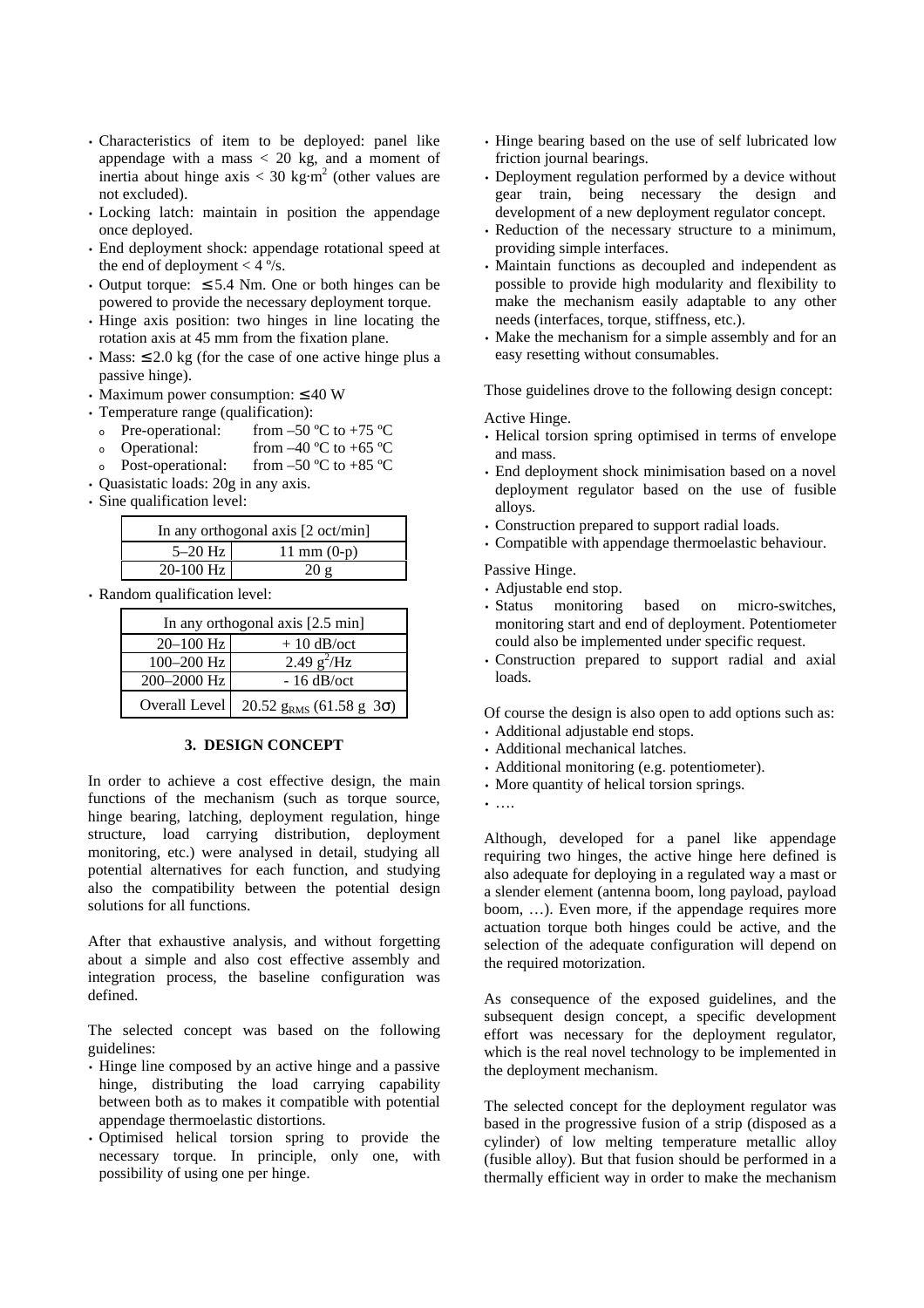not to demand high power. Figure 1 shows the conceptual definition of the deployment regulator (patented).

## **Figure 1 Deployment Regulator Concept**



The deployment regulator concept consists of the following main parts:

- 1. Outer housing (or external cage) with internal grooves axially disposed.
- 2. Fusible metal pad cylindrically disposed joined to the internal face of the cage.
- 3. Internal frame with a blocking key
- 4. A shim of high thermal conductivity material covering the key. This part acts as a thermal blade fusing selectively and progressively the part of the fusible metal that makes contact with it.
- 5. A cylindrical seal covering the internal frame in those places different from the blocking key.
- 6. Heating devices disposed on the high thermal conductivity material shim, which is extended in between the sealing cylinder and the internal frame structure to both sides of the key.
- 7. An output shaft connected to the external cage and supported by self-lubricated flanged bush bearings.

Heaters heat mainly the shim. As shim is the only heated piece in contact with fusible metal, only the part of the fusible metal in contact with the shim fuses. This system concentrates the heating point, fusing progressively the fusible metal, rotating accordingly under the torque provided by an external torque source (e.g. a spring). As that external torque source pushes the fusible metal against the shim (blocked by the blocking key of the frame) the fused part of the fusible metal gets enough pressure to pass the thermal blade through a gap disposed to this purpose. Both ends of the cylindrical seal on which the cage slides are provided with means to avoid the liquid metal to get out.

The progression of the fusing, meaning the energy rate provided to the fusible alloy (latent heat of fusion), gives the progression of the rotating movement. Rotation speed is defined by the quantity of heat provided per time unit to the shim located in the blocking key.

Once the fused metal passed the blocking key, it reduces its temperature up to reaching a moment when it gets solid again. So, the system has full rotation capability.

The use of fusible metal alloy means no outgassing in vacuum conditions (no generation of contaminants).

Some of the main characteristics of this deployment regulator are:

- 1. The concept is not based in the global heating of the fusible material. Thermal blade fuses only the small portion of fusible metal which makes contact with it.
- 2. Heat fluxes to the fusible metal concentrated in an only point (not generically to the entire low melting temperature alloy). It means a minimisation and drastic reduction of the energy required to start the movement (lower energy required) and/or to start fusing a local part of the fusible alloy.
- 3. This deployment regulator makes the appendage deployment time independent of the available acting torque (once a positive acting torque is guaranteed).
- 4. The appendage deployment velocity can be adjusted changing the power provided to the heating elements.
- 5. The developed deployment regulator is compatible with any rotational angle, being ready for a new operation without any actuation on it. Therefore the deployment end stop should be implemented outside the device.
- 6. The used concept makes unnecessary another kind of mechanical latching system, as once the appendage is deployed and the heating is off (meanwhile the remaining actuation torque pushes the appendage against their mechanical end stop), when the temperature slow down below the fusible metal melting point, it solidifies, blocking the hinge and providing the required latching function.
- 7. The used concept does not require any special resetting of the deployment regulator different from the solidification of the fusible alloy.
- 8. The appendage manual resetting is easy. Only the decoupling of the deployment regulator is needed; then the appendage retraction to its stowed configuration can be performed by hand, and then the re-coupling of the deployment regulator can be done easily.

A demonstration model was design, manufactured and successfully functionally tested, following that concept. It provided high experience to develop a new fully flight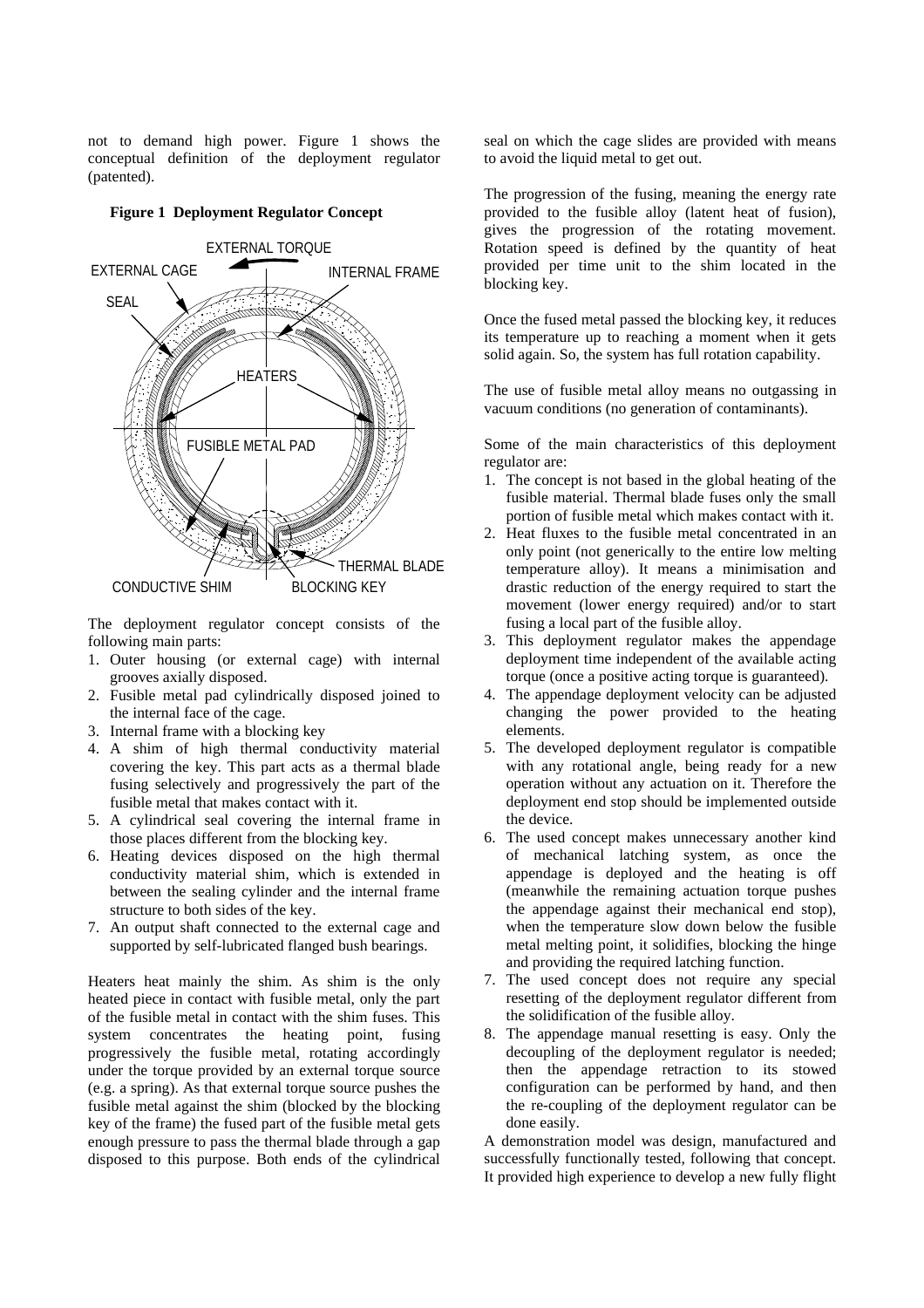representative deployment regulator, improving the demonstrator design in terms of mass, compactness and thermal efficiency, and making it fully compatible with the developed deployment mechanism.

The described concept provides sufficient deployment control in a reliable and self standing way, making the deployment regulator simple, cost effective, light, compact, reliable, and flexible in configuration to be adapted to different payloads and applications just playing with a small quantity of parameters:

- The selection of the adequate fusible alloy to provide the adequate thermal and mechanical characteristics.
- The definition of the effective section of the fusible alloy band to be compatible with the maximum pressure acting on it when solid.
- The diameter at which that fusible alloy band is disposed to be compatible with the maximum torque induced in the deployment regulator.
- The heating power necessary to get the desired fusion rates, and consequently deployment time.

## **4. DEPLOYMENT REGULATOR DESIGN**

The deployment regulator main function is to regulate the deployment movement to minimise the shock at the end of the deployment, acting as an angular displacement regulator and not as an angular speed regulator. Its output performance depends only on the deployment regulator temperature at its activation, and on the voltage provided to the heaters, provided that there is available some positive torque (whatever is the positive torque value). It means that under the same thermal conditions and under the same provided power, the output is similar independently of the positive torque available.

The proposed deployment regulator envelope dimensions are  $\varnothing$  39 mm x 70 mm length, having a total mass of about 240 gr. The selected design parameters are the following ones:

- The selected fusible alloy is an eutectic alloy that melts at 70 ºC, providing relatively high mechanical performances.
- The selected section of fusible alloy is about 50 mm<sup>2</sup>.
- The selected diameter is 30 mm.
- The selected maximum heating power is 20 W (4 units) of 5 W), being possible any value between 0 W and 20 W, just selecting the voltage.

The total mass of fusible alloy used for this application is about 50 grams. As its latent heat of fusion is 39.8 J/g, the upper limit of the angular velocity is  $3.6\degree$ /s.

The outer housing is made of titanium alloy, and the material selected for the internal sealing cylinder is PTFE. The fusible alloy, when solidifies again after being melted, adheres very well to metals, and very poor to low friction plastics. No pressure is guaranteed between the fusible alloy in solid state and the PTFE cylinder, minimising the friction between them, as the CTE of the different materials are in progression.

The internal frame containing the blocking key is also made of titanium alloy. The internal frame as well as the outer housing is thermally isolated from the shaft, and from the structure to which it is attached by means of pieces with very low thermal conductivity.

The selected heating elements (four) are kapton flexible heaters prepared to provide 5 W each. They are connected in parallel making the heating system to be failure tolerance as it is connected to two different connectors. If one connector fails, the redundant can provide the necessary power, and if one heater fails the other three can perform the requested operation providing the 75 % of the nominal selected power, meaning only a higher deployment time.

The material selected for the shim covering the key is electrolytic cooper due to its high thermal conductivity Its main function is to transmit in the most efficient way the heat from the heaters bonded on it to the area of the shim covering the blocking key that is in contact with the fusible alloy. The heaters are installed in the part of the shim that extends to both sides of the blocking key, in the cavity disposed between the internal frame and the sealing cylinder.

The sealing cylinder made of PTFE allows the thermal blade (blocking key with the copper shim around it) to protrude out of the cylinder penetrating in the fusible alloy band. That cylinder is provided with all necessary sealing provisions as to maintain the fusible alloy in liquid state in its cavity without any leakage or migration, even when there are relative movement between the cylinder and the outer housing, and even at very high environmental temperature (e.g. 120 ºC).

The shaft is rigidly connected to the outer housing but maintaining both thermally isolated. That shaft rest on two self lubricated bush bearings installed in the internal frame.

Figure 2 shows the deployment regulator, and Figure 3 shows its main components. Figure 4 includes some sections showing the blocks with relative movement, the one that remains fixed to the spacecraft, and the one that moves with the appendage.

Deployment regulator main characteristics are the following ones.

- Compact:  $<$   $\varnothing$  39 x 70 mm.
- Low mass:  $< 240$  grams.
- Peak maximum input torque: 20 Nm.
- Continuous maximum input torque: 14 Nm.
- Power: selectable from 10 W to 20 W (depending on allowed maximum deployment time).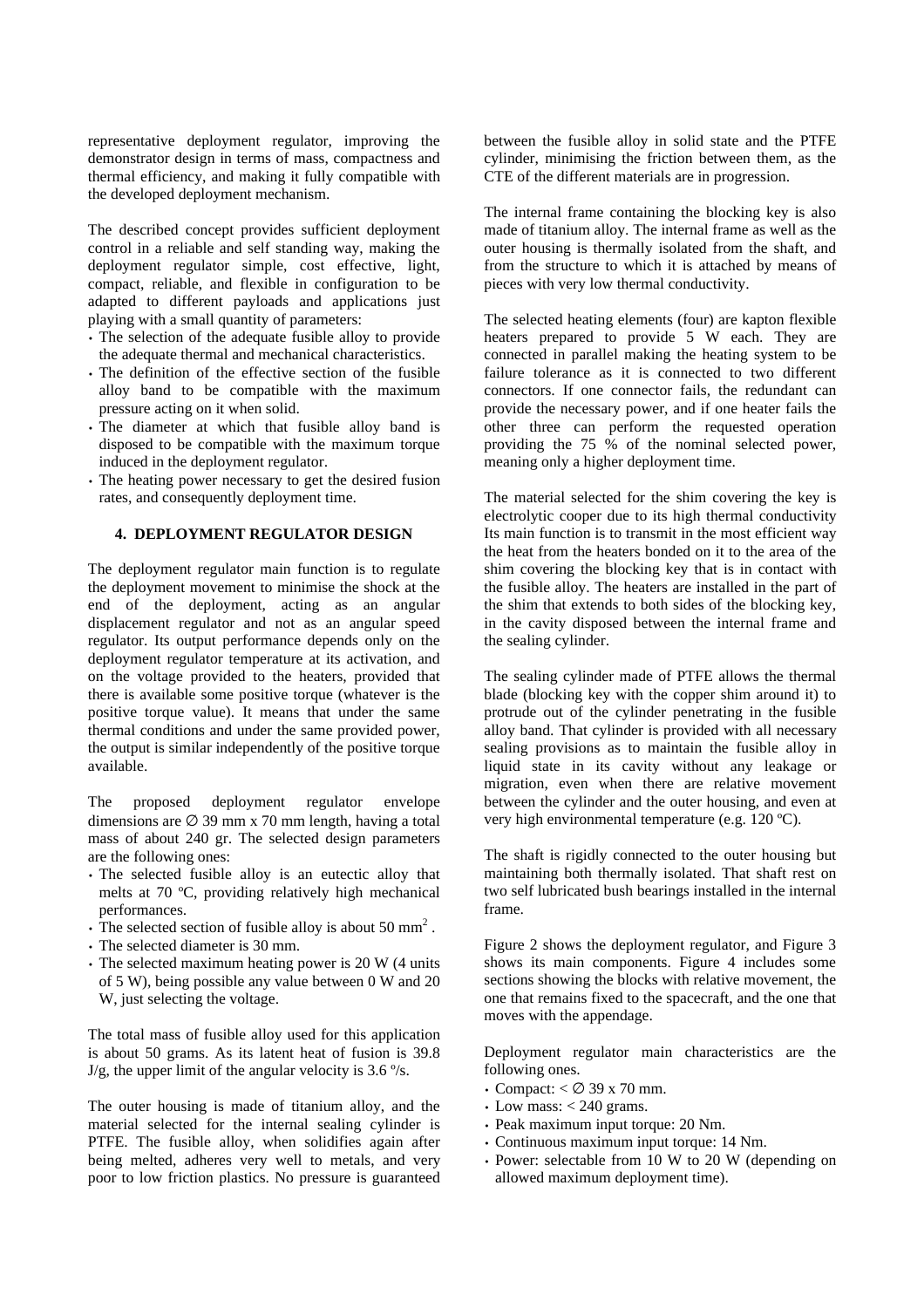- Deployment time adjustable: from 1.5 to 45 min (for 180º), depending on power and temperature.
- Angular velocity (at 180º): from 3.0 º/s (maximum) to 0.5 º/s, depending on power and temperature.
- Full rotation (without limit)
- Resetting for on-ground testing not required (only return to solid state). Re-assembly or refurbishment not necessary, only de-coupling and re-coupling.





**Figure 3 Deployment Regulator Main Components**



**Figure 4 Deployment Regulator Sections**



## **5. DEPLOYMENT MECHANISM DESIGN**

Developed cost effective deployment mechanism main components have the following characteristics:

#### Active hinge

- A titanium alloy helical torsion spring of 5.4 mm diameter circular section wire. It provides at the end of a 180º deployment a torque > 6.3 Nm.
- A deployment regulator based on a low melting temperature metal alloy (as shown), installed inside the spring drum, and disposed in parallel with the spring.
- One set of aluminium alloy hinge supports, containing the hinge self lubricated bush bearings, joined together with the spring internal drum, providing structural support. Spring and regulator are disposed in between those supports in order to provide a self-standing device. The spring is disposed out of outside and the regulator inside the drum. Spring and regulator are disposed in parallel. It means higher compactness, and easy regulator de-coupling for mechanism resetting.
- Two titanium alloy hollow shafts, one per support, to rotate inside the self lubricated bush bearings, connected to the appendage bracket.
- An aluminium alloy bracket embracing both hinge supports, connected to the appendage.
- One titanium alloy coupling piece to connect the appendage bracket to the deployment regulator.

### Passive hinge

- One aluminium alloy hinge support containing the hinge self lubricated bush bearings.
- An aluminium alloy bracket embracing hinge support, connected to the appendage.
- A titanium alloy hollow shaft, to rotate inside the self lubricated bush bearings.
- One adjustable end stop.
- Two micro-switches (main and redundant) that provide monitorisation of the appendage deployment status, with two adjustable cams.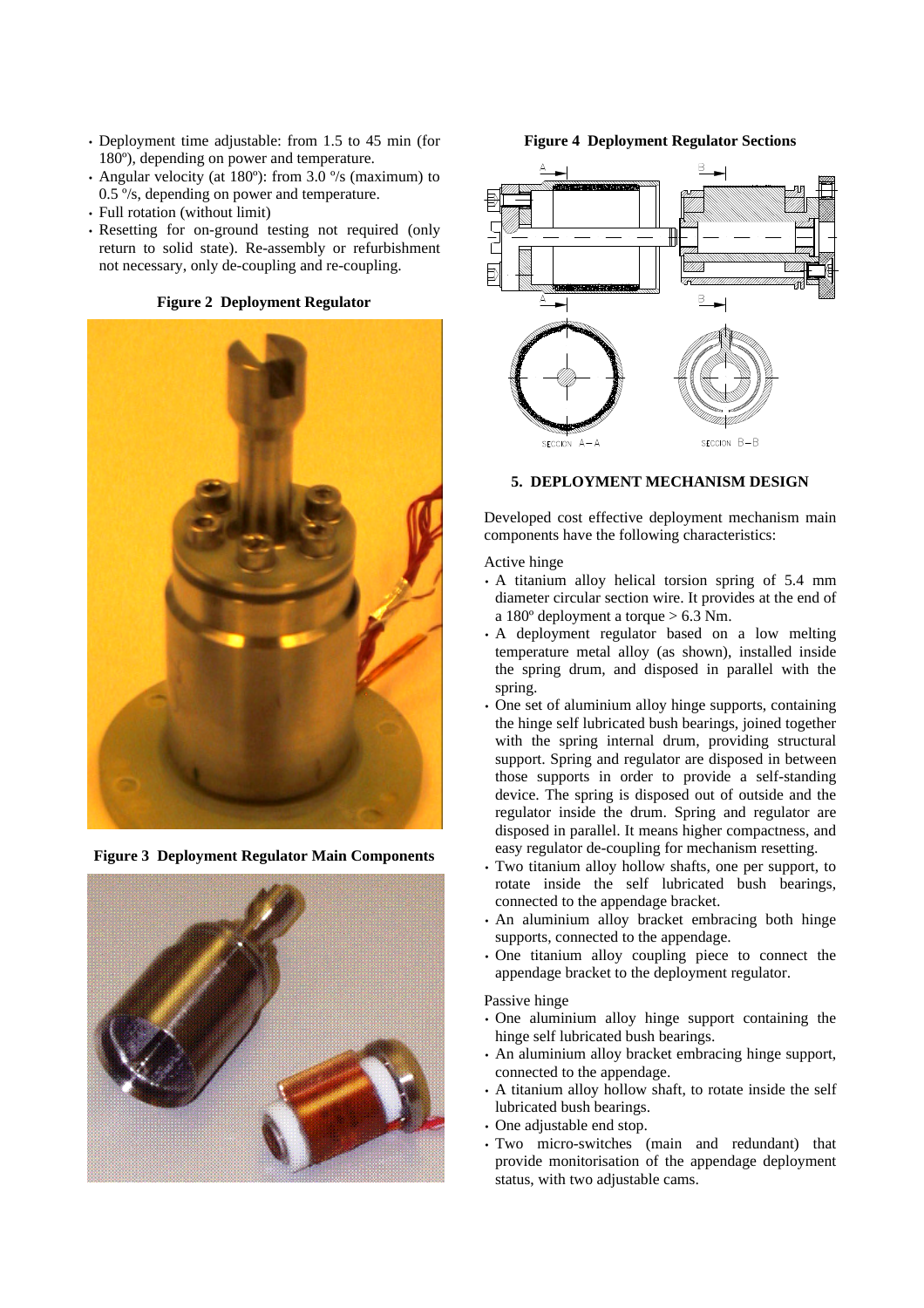As distance between both hinges can be important, the design of the active hinge has been made compatible with potential thermoelastic distortions of the appendage respect to the spacecraft. Therefore, the structural philosophy of the hinge line is that the passive hinge supports axial and radial loads, and the active hinge only withstands radial loads.

The design of both hinges maintains the idea of:

- Easy assembly (simple configuration).
- High degree on modularity as to be easily adaptable to any other requirement.
- Flexibility as to include options such as additional end stops, additional monitoring (potentiometer), more springs, etc.

Table 1 shows the achieved characteristics. Deployment mechanism main characteristics are the ones indicated in the design description of the deployment regulator adding the following ones.

- Low mass: < 1.5 kg (including deployment regulator, interface bolts and redundant electrical connectors). Active hinge < 1.12 kg. Passive hinge < 0.38 kg.
- Compact size. Active hinge:  $\varnothing$  75 x 160 mm. Passive hinge:  $\varnothing$  65 x 55 mm. (excluding interfaces).
- High deployment angle and adaptability: up to 180º .
- Positioning accuracy better than  $+/- 1^{\circ} (+/- 0.01^{\circ}$  is achievable).
- Mechanism output torque  $> 5.4$  Nm (180°). If 90° deployment and two springs, torque > 11.7 Nm.
- Panel like appendage:  $20 \text{ kg}$ ,  $30 \text{ kg} \cdot \text{m}$ ,  $2 \text{ m}$  x  $4 \text{ m}$  (but not limited to that).
- Collaborates in launch configuration appendage stiffness. Adaptable to different stiffness requirements.
- End deployment shock minimum (deployment regulator): < 10 N·m (depends on appendage eigenfrequency).
- Operational Tª range: –40ºC/+65ºC (qualification).
- Non operational  $T^a$  range: -50°C/+85°C (qualification).

**Table 1 Deployment Mechanism Characteristics**

|                                 | Requirement           | Achievement                  |
|---------------------------------|-----------------------|------------------------------|
| Deployment angle                | 135° - 180°           | $0^{\circ}$ - 180 $^{\circ}$ |
| Deployment positioning          | $\pm 1^{\circ}$       | ± 0.1 <sup>o</sup>           |
| Deployment time (15W)           | $0.33 - 25$ min       | $1.3 - 18$ min               |
| End deployment shock            | $< 4°$ /s             | $\leq$ 3 $\frac{9}{5}$       |
| Output torque                   | $\geq 5.4$ Nm         | $\geq 5.4$ Nm                |
| Mass                            | $\leq$ 2.0 kg         | $\leq$ 1.5 kg                |
| Power consumption               | $\leq 40$ W           | $10 W - 20 W$                |
| Pre-Operational T <sup>a</sup>  | $-50^{\circ}$ C/+75°C | $-50^{\circ}$ C/+75°C        |
| Operational T <sup>a</sup>      | $-40^{\circ}$ C/+65°C | $-40^{\circ}$ C/+65°C        |
| Post-Operational T <sup>a</sup> | $-50^{\circ}$ C/+85°C | $-50^{\circ}$ C/+85°C        |

Figure 5 shows a global view of the deployment mechanism with a deployable panel (2m x 4m). Figure 6 and Figure 7 shows the active hinge and the passive hinge, respectively in stowed configuration. Figure 8

shows a picture of complete deployment mechanism in deployed configuration.

**Figure 5 Panel with Deployment Mechanism**



**Figure 6 Active Hinge in Stowed Configuration**



**Figure 7 Passive Hinge in Stowed Configuration**

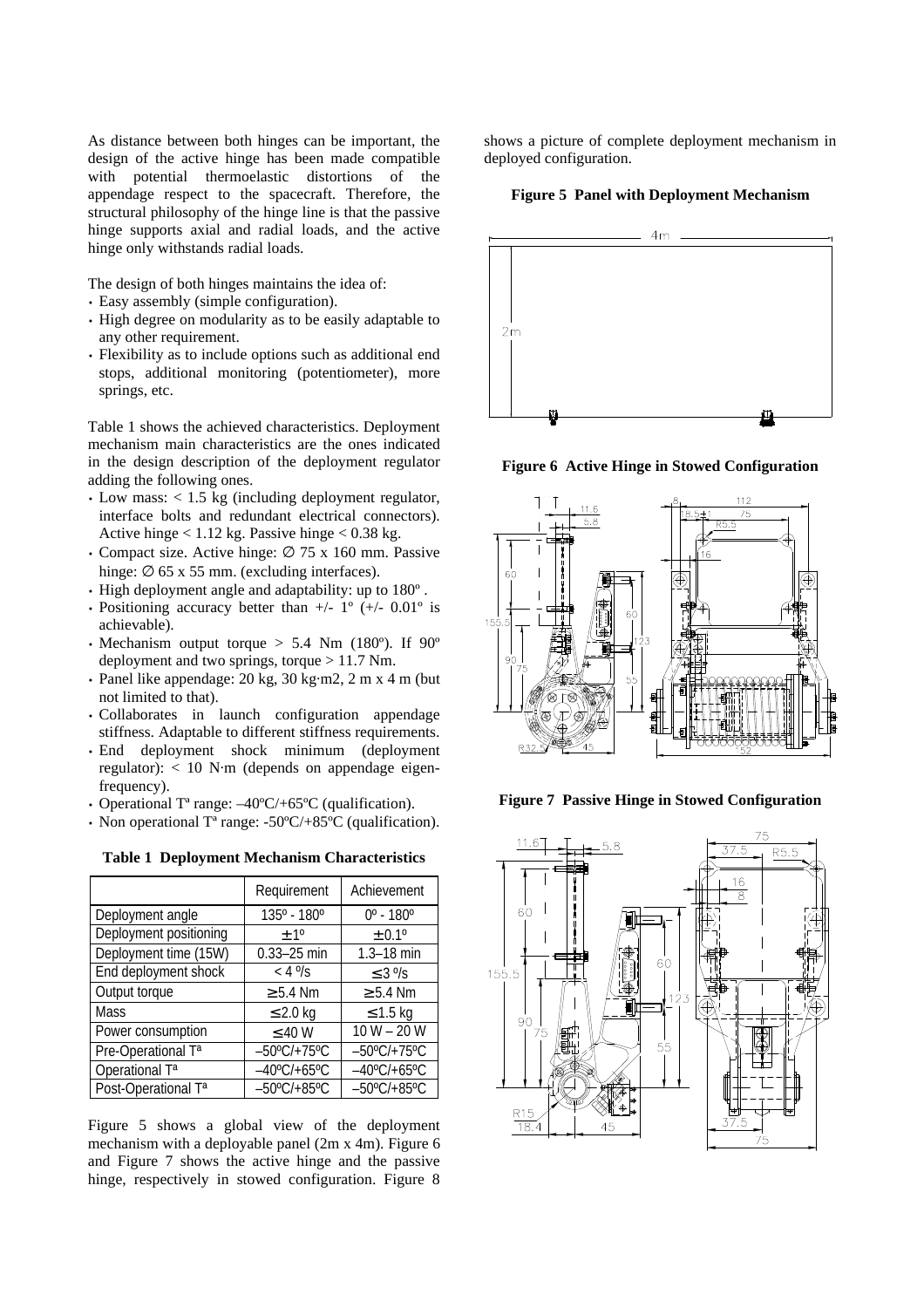**Figure 8 Deployment Mechanism Deployed.**



**6. TESTS**

As the deployment regulator was the only device in the deployment mechanism with novel technology, a set of functional tests with very different conditions (180º) were performed. The test set-up is shown in Figure 9.





The parameters used to characterised the deployment regulator design were the following ones:

- Electric power: 10 W, 15 W, 20 W.
- Temperature: -40ºC, -25ºC, +20ºC, +65ºC.
- Environment: in air, in vacuum.
- Actuating torque: 2 Nm, 5 Nm, ...

A chart showing the angle versus time is recorded in each functional test. This chart shows a curve similar in all cases to the one included in Figure 4. Also the temperature in the heating element has been recorded.

From each chart four main values are derived:

- The total time (TF)
- The time to start the deployment (TI)
- The deployment time (DT= TF-TI)
- The angular velocity at 180º deployment (AVF)

Figure 10 shows a typical chart obtained in an operation of the deployment regulator. It shows the progression of the deployment angle with time (potentiometer), the torque applied (torquemeter), and the temperature achieved in the cooper shim (thermocouple).

**Figure 10 Typical Chart of Deployment Regulator Functional Test (E.g. 15 W, 65 ºC in air)**



The following Table 2 shows the results obtained in air at different conditions of power and temperature.

**Table 2 Deployment Regulator Performance**

| Power | Τа    | ΤF   | ΤI   | DT  | AVF   |
|-------|-------|------|------|-----|-------|
| [W]   | [°C]  | [s]  | [s]  | [s] | [°/s] |
| 10    | $-25$ | 1781 | 1309 | 472 | 0.5   |
|       | $+20$ | 567  | 276  | 291 | 1.1   |
|       | +65   | 148  | 18   | 130 | 1.8   |
| 15    | $-25$ | 780  | 545  | 235 | 0.9   |
|       | $+20$ | 329  | 150  | 179 | 1.5   |
|       | +65   | 123  | 17   | 106 | 2.2   |
| 20    | -25   | 487  | 286  | 201 | 1.4   |
|       | +20   | 192  | 66   | 126 | 2.2   |
|       | +65   | 92   | 15   | 77  | 3.0   |